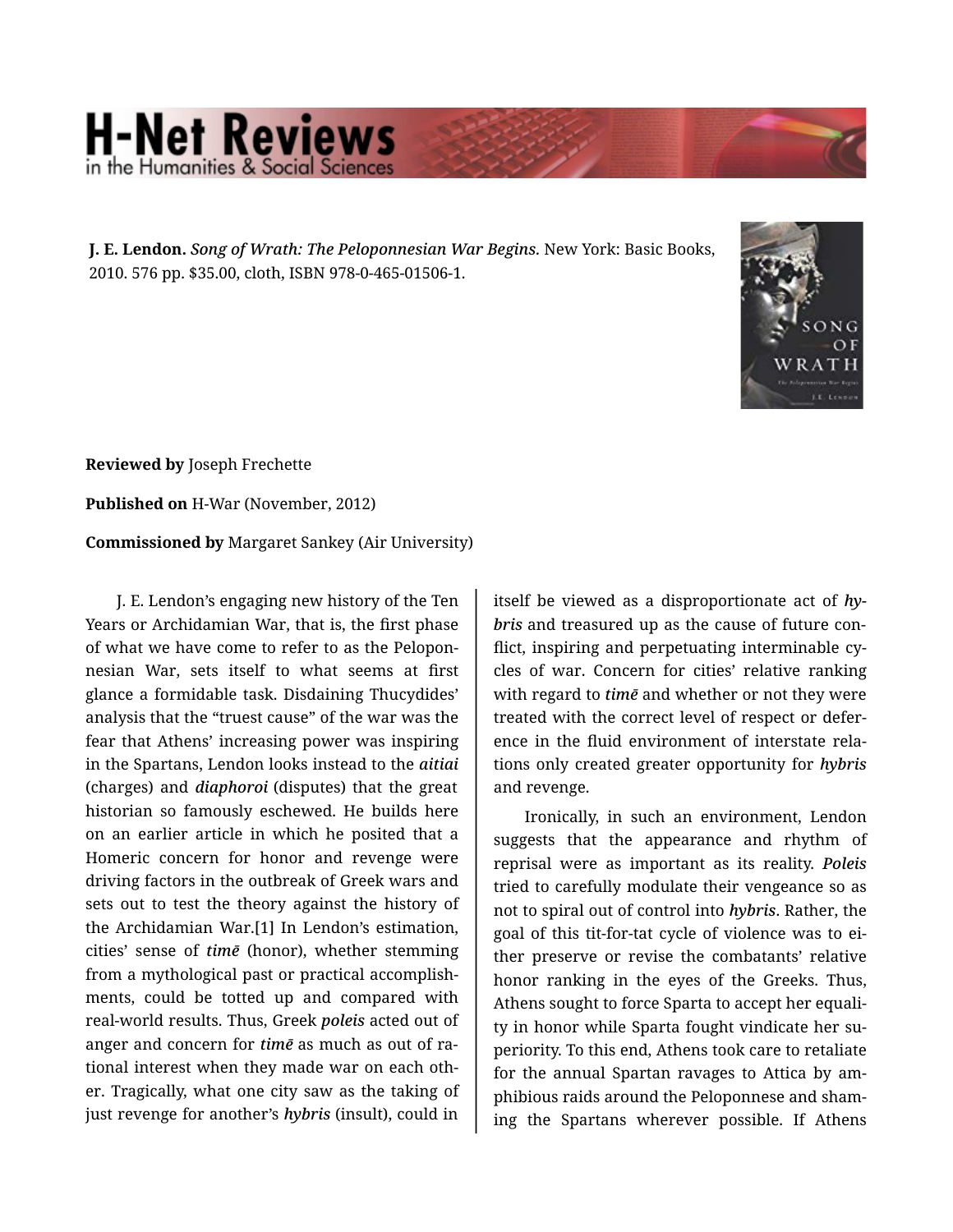could not match Sparta in the virtue of *andreia* (bravery) in outright hoplite battle, they could surpass them in the competing virtues of *charis* (reciprocity) and *mētis* (guile). In essence, Lendon seeks to explain why the ancients approved of Pericles' strategy, which, by modern lights, often seems half-hearted.

Lendon also seeks to rescue Thucydides from the realists and present a rereading of the Archi‐ damian War in which honor, rather than fear or interest, is the dominant element in the remark‐ able trinity of Thuc. 1.75 and 1.76. Despite the comfortable familiarity that modern realists find in the importance of *dynamis* (power) in Thucy‐ dides' analysis of the war's outbreak, in the later sections of his history, such reasoning is generally placed in the mouths of reprehensible figures while Thucydides' own analysis is more often expressed in terms of rank--that is, relative levels of *timē*. Whatever Thucydides' theory behind the special case of the outbreak of the war, Lendon argues that Thucydides knew, and described in the rest of his work, a world in which honor and revenge rather than realist calculus governed af‐ fairs.

One is reminded of G. E. M. de Ste Croix's as‐ sertion that, on occasion, Thucydides' "editorials" are contradicted by his "news reports."[2] Al‐ though other scholars have applied the notion of a pivot point away from the realism of Book 1, Lendon sets himself apart by suggesting this was not necessarily due to some literary or didactic strategy on Thucydides' part, but cultural factors. [3] Thucydides simply described the world as he knew it and the events as he saw them. Once we relieve ourselves of the comfortable, but facile no‐ tion of Thucydides as a modern realist, and try to set him and his history in the context of his own times and ethos, Lendon believes that the cycle of anger and revenge leap into high relief. The no‐ tion of Thucydides' archaic sensibilities is not new, but Lendon makes the case with specific ref‐

erence to his analysis of Greek interstate politics. [4]

In order to emphasize this point, Lendon adopts an interesting and engaging rhetorical style. He provides the reader with a narrative of the Archidamian War as he imagines the roman‐ tic Herodotus would have composed it rather than the austere Thucydides. To that end, he not only writes with verve and panache, but includes local myths and legends, sometimes anachronistically, in order to give a sense of the traditional values he believes to have been at work. The result may be debated as a matter of taste. However, this re‐ viewer was delighted. This is not the dreary tome that is so often the product of academic scholar‐ ship, but is in fact a joy to read. Lendon wears his erudition lightly, although his extensive endnotes and appendix on the source material will be read with profit in their own right. His facility with the English language is of the sort usually drubbed out of historians in graduate school.

Overall, undergraduates and the general pub‐ lic will be able to rely on an accessible and wellwritten synthesis of the current scholarship, while specialists will profit from an old tale retold very well with an engaging new perspective.

## Notes

[1]. J. E. Lendon, "Homeric Vengeance and the Outbreak of Greek Wars," in *War and Violence in Ancient Greece*, ed. Hans Van Wees (London: Duckworth, 2000), 1-30.

[2]. G. E. M. de Ste. Croix, "The Character of the Athenian Empire," *Historia* 3 (1954): 1–41.

[3]. For example, Robert W. Connor, *Thucy‐ dides* (Princeton: Princeton University Press, 1984), 63-75; and Josiah Ober, "Thucydides Theo‐ retikos/Thucydides Histor: Realist Theory and the Challenge of History," in *War and Democracy: A Comparative Study of the Korean War and the Peloponnesian War*, ed. D. R. McCann and B. S. Strauss (Armonk, NY: M. E. Sharpe, 2001), 273-306.